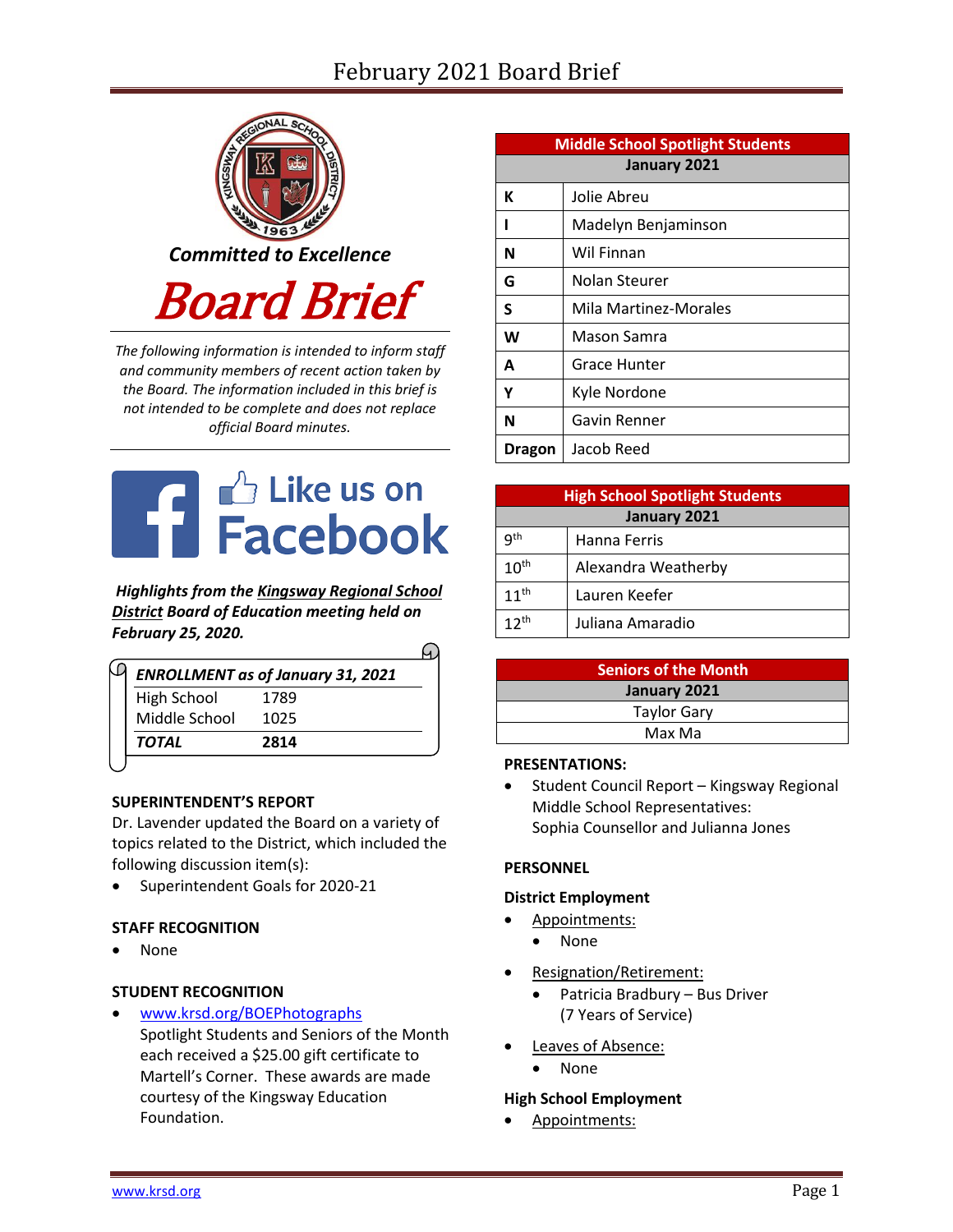- Martin Quick (LTS Teacher of Spanish)
- Resignation/Retirement:
	- None
- Schedule "B" and Change of Status:
	- Various positions were approved.
- Leaves of Absence:
	- Olga Perez-Wilchacky (Teacher of Spanish)
	- Anthony Cataldi (Custodian)
	- Michael Mulligan (Teacher of English)
- Practicum/Internships:
	- None

# **Middle School Employment**

- Appointments:
	- Shushana Rucker (LTS Teacher of Art)
- Retirement/Resignation:
	- None
- Schedule "B" and Change of Status:
	- Various positions were approved.
- Leaves of Absence:
	- Nick Magnotta (Teacher of Art)

# **FIELD/ TRIPS/ASSEMBLIES**

None

# **FUNDRAISERS**

 **3/8/2021 – 3/18/2021 Penny Wars**. The Middle School will host a Penny Wars competition and collection of coins to raise funds to donate to the Ronald McDonald House.

# **[POLICY](http://www.straussesmay.com/seportal/Public/DistrictPolicyTOC.aspx?id=f0cc945ef3894b8d9ad5f87d948ca425&PolicyID=)**

The Board recommended the following for **FIRST** reading for revisions and/or adoption.

None

The Board recommended the following for **SECOND** reading for revisions and/or adoption.

• None

# **PROFESSIONAL LEARNING WORKSHOPS:**

 Kathryn Fransko, Laura Campbell, Amanda Hannigan, Tina Bullock, Whitney Widger, Tiffany Scurry, Regina Foody, Heather Haines, Ryann Braverman, Melanie Springer - Strengthening Your Co-Teaching Program: Practical Co-Teaching Strategies to Increase All Student Achivement

- Michael Shuster Google Suite & Code Compliance
- Andrew Kidder Environmental Code Compliance and Sustainability; Energy Management; Preventive Maintenance; and Financial Management and Purchasing

# **PROGRAMS**

The Board approved the following programs:

None

# **AWARDS AND SCHOLARSHIPS**

The Board approved the following awards and scholarships:

None

# **FOREIGN EXCHANGE STUDENTS**

None

# **OUT OF DISTRICT PLACEMENT**

None

# **BUSINESS, FACILITIES & FINANCE**

- **The Board approved the Board Secretary's Report and Bill List.**
- **Receipt and Acceptance of Student Activity and Athletic Account Financial Reports.**  The Board accepted the Student Activity and Athletic Account Financial Reports for the period ending January 2021.
- **Amendment to Minimum Wage.** The Board approved an increase to the minimum hourly wage from \$11.00 per to hour to \$12.00 per hour for Substitute Bus Aides, Substitute Cafeteria Workers and Student Workers, effective 1/21/21 6/31/21.
- **Strategic Plan Adoption, Vision 2022.** The Board approved an extension of the District's [Strategic Plan, Vision 2022;](https://www.krsd.org/domain/51)  [Promising Excellence](https://www.krsd.org/domain/51) through the FY2022.
- **2019-2020 HIB Self-Assessment & HIB Grade Report**. The Board approved the HIB Self-Assessment & HIB Grade Report for 2019-2020.
- **Use of Facility.** The Board approved a waiver of insurance requirement for the